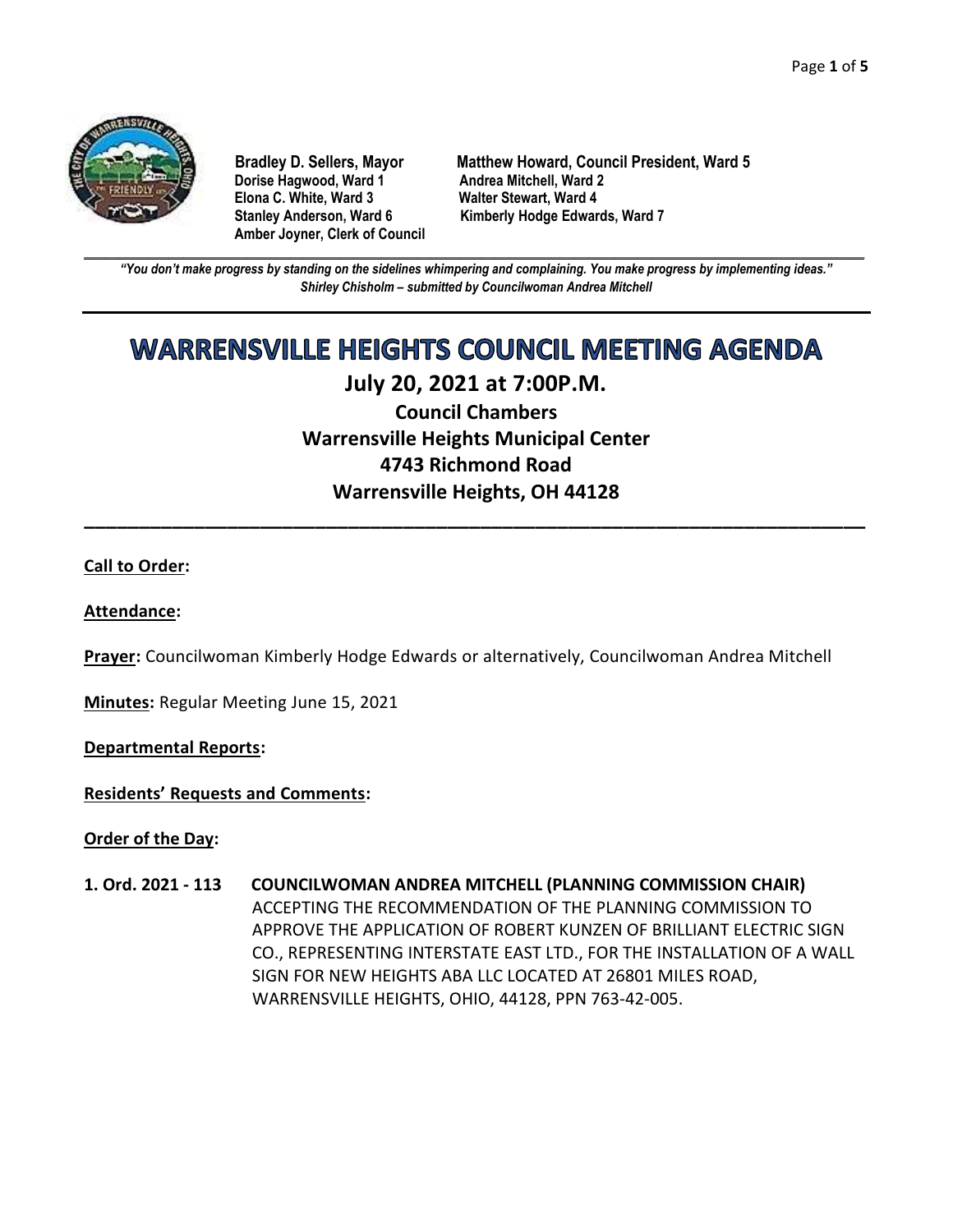- **2. Ord. 2021 - 114 COUNCILWOMAN ANDREA MITCHELL (PLANNING COMMISSION CHAIR)** ACCEPTING THE RECOMMENDATION OF THE PLANNING COMMISSION TO APPROVE THE APPLICATION OF CHARLES STEWART OF GIANT EAGLE INC., REPRESENTING AGREE WARRENSVILLE HEIGHTS OH LLC, TO MAKE IMPROVEMENTS TO A CAR WASH SITE LOCATED AT 25500 MILES ROAD, WARRENSVILLE HEIGHTS, OHIO, 44128, PPN 763-28-024.
- **3. Ord. 2021 - 115 COUNCILWOMAN ANDREA MITCHELL (PLANNING COMMISSION CHAIR)** ACCEPTING THE RECOMMENDATION OF THE PLANNING COMMISSION TO APPROVE THE APPLICATION OF JOHN RICHARDS OF SAIFMAN, RICHARDS & ASSOCIATES INC., REPRESENTING WARRENSVILLE INVESTORS LLC, FOR THE INSTALLATION OF A MONUMENT SIGN FOR JUICY SEAFOOD LOCATED AT 26100 HARVARD ROAD, WARRENSVILLE HEIGHTS, OHIO, 44122, PPN 763-34-003.
- **4. Ord. 2021 - 116 COUNCILWOMAN ANDREA MITCHELL (PLANNING COMMISSION CHAIR)**  ACCEPTING THE RECOMMENDATION OF THE PLANNING COMMISSION TO APPROVE THE APPLICATION OF AARON AND PHYLLIS ANDERSON, REPRESENTING THE SAME, FOR THE INSTALLATION OF A STORAGE SHED LOCATED AT 19715 GLADSTONE ROAD, WARRENSVILLE HEIGHTS, OHIO, 44122, PPN 761-02-009.
- **5. Ord. 2021 - 117 COUNCILWOMAN ANDREA MITCHELL (PLANNING COMMISSION CHAIR)** ACCEPTING THE RECOMMENDATION OF THE PLANNING COMMISSION TO APPROVE THE APPLICATION OF WILLIAM ATKINSON OF STRATEGIS LLC, REPRESENTING ALLTEL COMMUNICATIONS OF PETERSBURG, INC. DBA VERIZON WIRELESS, FOR EQUIPMENT MODIFICATIONS TO A TELECOMMUNICATIONS TOWER LOCATED AT 4500 RICHMOND ROAD, WARRENSVILLE HEIGHTS, OHIO, 44128, PPN 763-04-025.
- **6. Ord. 2021 - 118 COUNCILWOMAN ANDREA MITCHELL (PLANNING COMMISSION CHAIR)** ACCEPTING THE RECOMMENDATION OF THE PLANNING COMMISSION TO APPROVE THE APPLICATION OF BRIANA FONTANA OF CROWN CASTLE USA INC., REPRESENTING, THE SAME FOR THE ANTENNA COLLOCATION AND GROUND WORK FOR A TELECOMMUNICATIONS TOWER LOCATED AT 4376 CRANWOOD PARKWAY, WARRENSVILLE HEIGHTS, OHIO, 44128, PPN 762-04-029.
- **7. Ord. 2021 - 119 COUNCILWOMAN ANDREA MITCHELL (PLANNING COMMISSION CHAIR)** ACCEPTING THE RECOMMENDATION OF THE PLANNING COMMISSION TO APPROVE THE APPLICATION OF SCOTT FRIDRICH OF NORTHCOAST SIGNWORKS, REPRESENTING WESTON 26111 MILES ROAD LLC, FOR THE INSTALLATION OF SIGNAGE FOR NORTHCOAST MOVING AND STORAGE LOCATED AT 26111 MILES ROAD, WARRENSVILLE HEIGHTS, OHIO, 44128, PPN 763-41-017.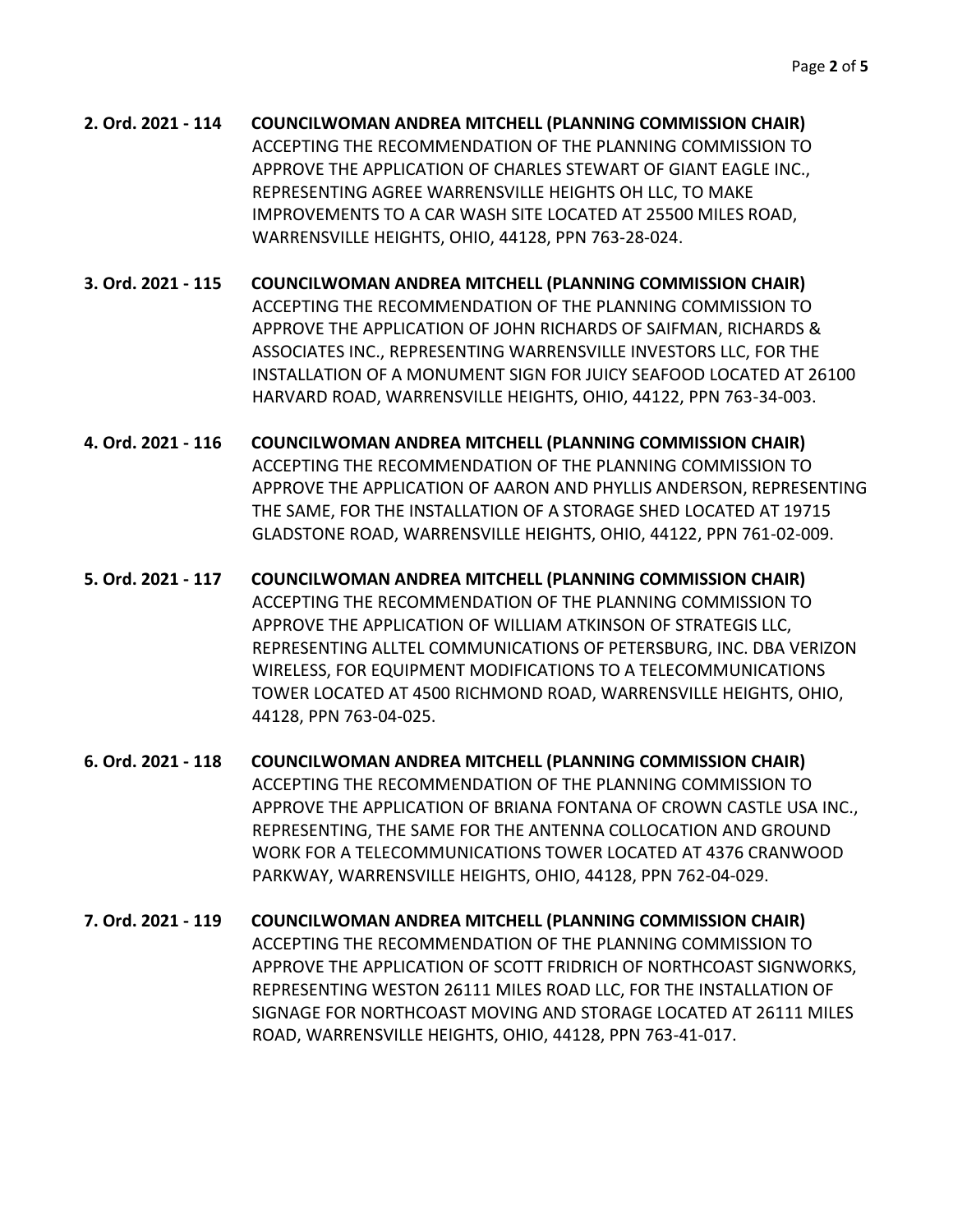**8. Ord. 2021 - 120 COUNCILWOMAN ANDREA MITCHELL (PLANNING COMMISSION CHAIR)** ACCEPTING THE RECOMMENDATION OF THE PLANNING COMMISSION TO APPROVE THE APPLICATION OF SCOTT FRIDRICH OF NORTHCOAST SIGNWORKS, REPRESENTING CLEVELAND COMMERCE CENTER INC., FOR THE INSTALLATION OF SIGNAGE FOR WESTERN RESERVE MEDICAL GROUP LLC LOCATED AT 26110 EMERY ROAD, WARRENSVILLE HEIGHTS, OHIO, 44128, PPN 763-31-017.

## **9. Ord. 2021 - 121 MAYOR BRADLEY D. SELLERS**

ADOPTING A COVID-19 VACCINATION INCENTIVE POLICY, AND DECLARING AN EMERGENCY.

# **10. Ord. 2021 - 122 MAYOR BRADLEY D. SELLERS**

AUTHORIZING THE MAYOR TO ENTER INTO AN AGREEMENT TO PURCHASE VACANT LAND BETWEEN THE WARRENSVILLE HEIGHTS LAND REUTILIZATION PROGRAM AND GLORIA L. AITKEN FOR THE SALE OF PERMANENT PARCEL NUMBER 763-08-024 (LOT 17) LOCATED AT THE CHATEAUX OF EMERY WOODS DEVELOPMENT IN THE CITY OF WARRENSVILLE HEIGHTS, AND DECLARING AN EMERGENCY.

# **11. Ord. 2021 - 123 MAYOR BRADLEY D. SELLERS**

AUTHORIZING THE MAYOR TO ENTER INTO AN AGREEMENT TO PURCHASE VACANT LAND BETWEEN THE WARRENSVILLE HEIGHTS LAND REUTILIZATION PROGRAM AND CLIFFORD J. AND KELLIE M. BROWN FOR THE SALE OF PERMANENT PARCEL NUMBER 763-08-015 (LOT 8) LOCATED AT THE CHATEAUX OF EMERY WOODS DEVELOPMENT IN THE CITY OF WARRENSVILLE HEIGHTS, AND DECLARING AN EMERGENCY.

# **12. Ord. 2021 - 124 MAYOR BRADLEY D. SELLERS**

AUTHORIZING THE MAYOR TO ENTER INTO AN AGREEMENT TO PURCHASE VACANT LAND BETWEEN THE WARRENSVILLE HEIGHTS LAND REUTILIZATION PROGRAM AND JOHN O. HORTON, JR. AND MONIQUE HORTON FOR THE SALE OF PERMANENT PARCEL NUMBER 763-08-044 (LOT 36) LOCATED AT THE CHATEAUX OF EMERY WOODS DEVELOPMENT IN THE CITY OF WARRENSVILLE HEIGHTS, AND DECLARING AN EMERGENCY.

# **13. Res. 2021 - 022 MAYOR BRADLEY D. SELLERS**

AUTHORIZING THE MAYOR AND OTHER OFFICIALS OF THE CITY OF WARRENSVILLE HEIGHTS, AS APPROPRIATE, TO DISPOSE OF CERTAIN INFORMATION TECHNOLOGY HARDWARE, BY SALE OR OTHERWISE, FROM THE VARIOUS DEPARTMENTS OF THE CITY OF WARRENSVILLE HEIGHTS THAT ARE NO LONGER IN USE.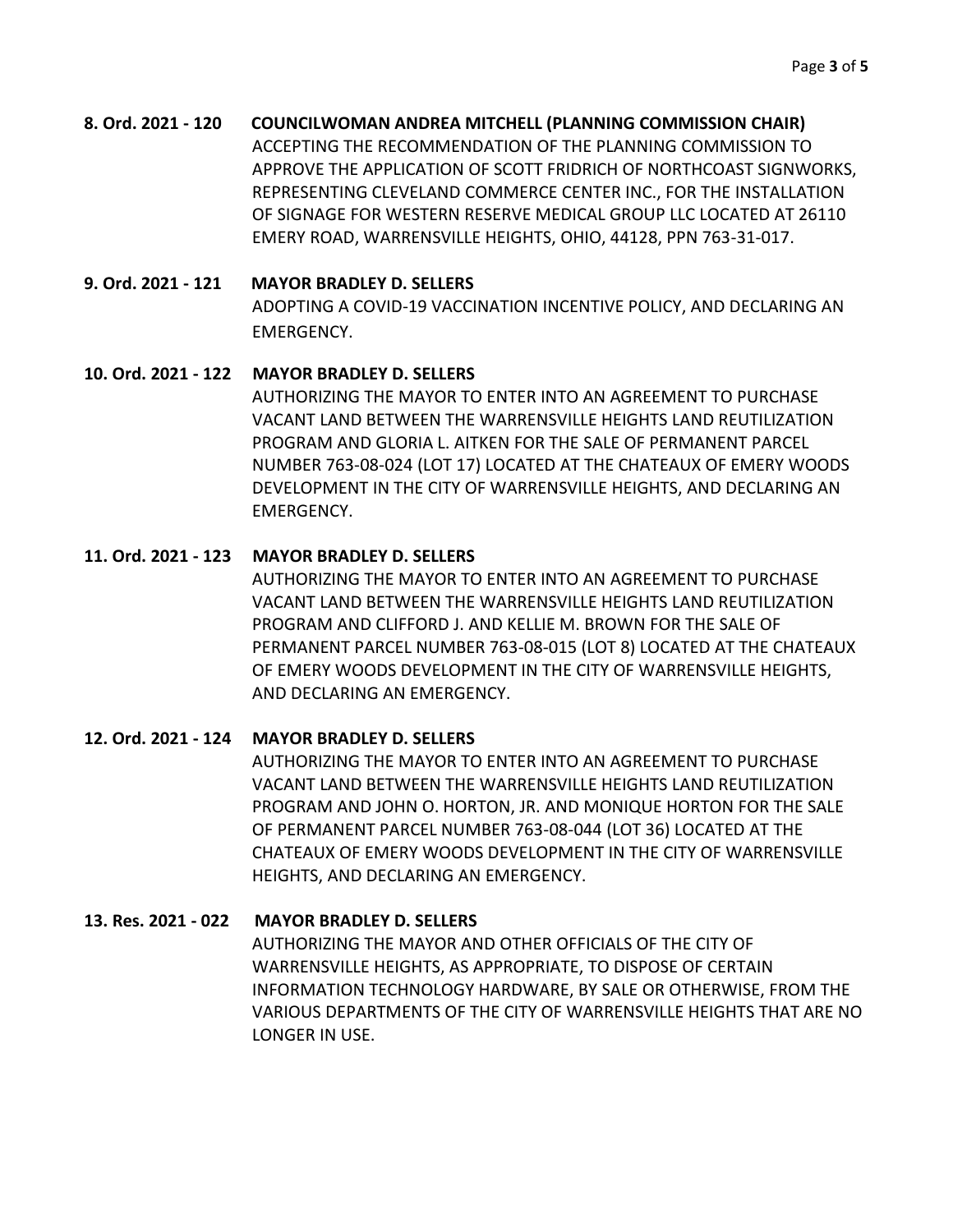#### **14. Res. 2021 - 023 MAYOR BRADLEY D. SELLERS**

AUTHORIZING THE MAYOR AND OTHER OFFICIALS OF THE CITY OF WARRENSVILLE HEIGHTS, AS APPROPRIATE, TO PARTICIPATE IN THE MIND CHALLENGE FOR THE NEW MAJORITY TRIVIA TOURNAMENT WITH THE POSSIBILITY OF WINNING CASH PRIZES OF UP TO \$3,000.00 FOR THE CITY, AND DECLARING AN EMERGENCY.

## **15. Res. 2021 - 024 MAYOR BRADLEY D. SELLERS**

AUTHORIZING THE ADMINISTRATION TO HELP SPONSOR THE B-BUZZ BASEBALL LITTLE LEAGUE IN THE CITY OF WARRENSVILLE HEIGHTS IN THE AMOUNT OF \$2,000.00 THROUGH THE CITY'S COMMUNITY REINVESTMENT AREA ECONOMIC DEVELOPMENT PROGRAM.

## **16. Res. 2021 - 025 MAYOR BRADLEY D. SELLERS**

AUTHORIZING THE ADMINISTRATION TO ENGAGE IN A PUBLIC BIDDING PROCESS TO ADVERTISE FOR AND SOLICIT COMPETITIVE BIDS FOR PHASE TWO OF THE CLARKWOOD PARKWAY RECONSTRUCTION, AND DECLARING AN EMERGENCY.

## **17. Res. 2021 - 026 MAYOR BRADLEY D. SELLERS**

AUTHORIZING THE ADMINISTRATION TO ENGAGE IN A PUBLIC BIDDING PROCESS TO ADVERTISE FOR AND SOLICIT COMPETITIVE BIDS FOR THE 2021 ROAD REPAIR PROGRAM, AND DECLARING AN EMERGENCY.

#### **18. Res. 2021 - 027 MAYOR BRADLEY D. SELLERS**

AUTHORIZING THE ADMINISTRATION TO ENGAGE IN A PUBLIC BIDDING PROCESS TO ADVERTISE FOR AND SOLICIT COMPETITIVE BIDS FOR THE RESURFACING OF THE WARRENSVILLE HEIGHTS YMCA AND SENIOR AND CIVIC CENTER PARKING LOTS, AND DECLARING AN EMERGENCY.

## **Add-ons**

#### **19. Res. 2021 - 028 MAYOR BRADLEY D. SELLERS**

AUTHORIZING THE ADMINISTRATION TO ACCEPT A DONATION OF VARIOUS DENTAL SUPPLIES, INCLUDING TOOTHBRUSHES AND TOOTHPASTE, VALUED AT \$8,100.00 FROM DR. LUCIA JOHNSON OF VP SMILES FAMILY DENTISTRY LOCATED AT 5260 WARRENSVILLE CENTER ROAD, MAPLE HEIGHTS, OHIO 44137 FOR 850 STUDENTS IN THE MIDDLE AND HIGH SCHOOLS OF THE WARRENSVILLE HEIGHTS CITY SCHOOL DISTRICT, AND DECLARING AN EMERGENCY.